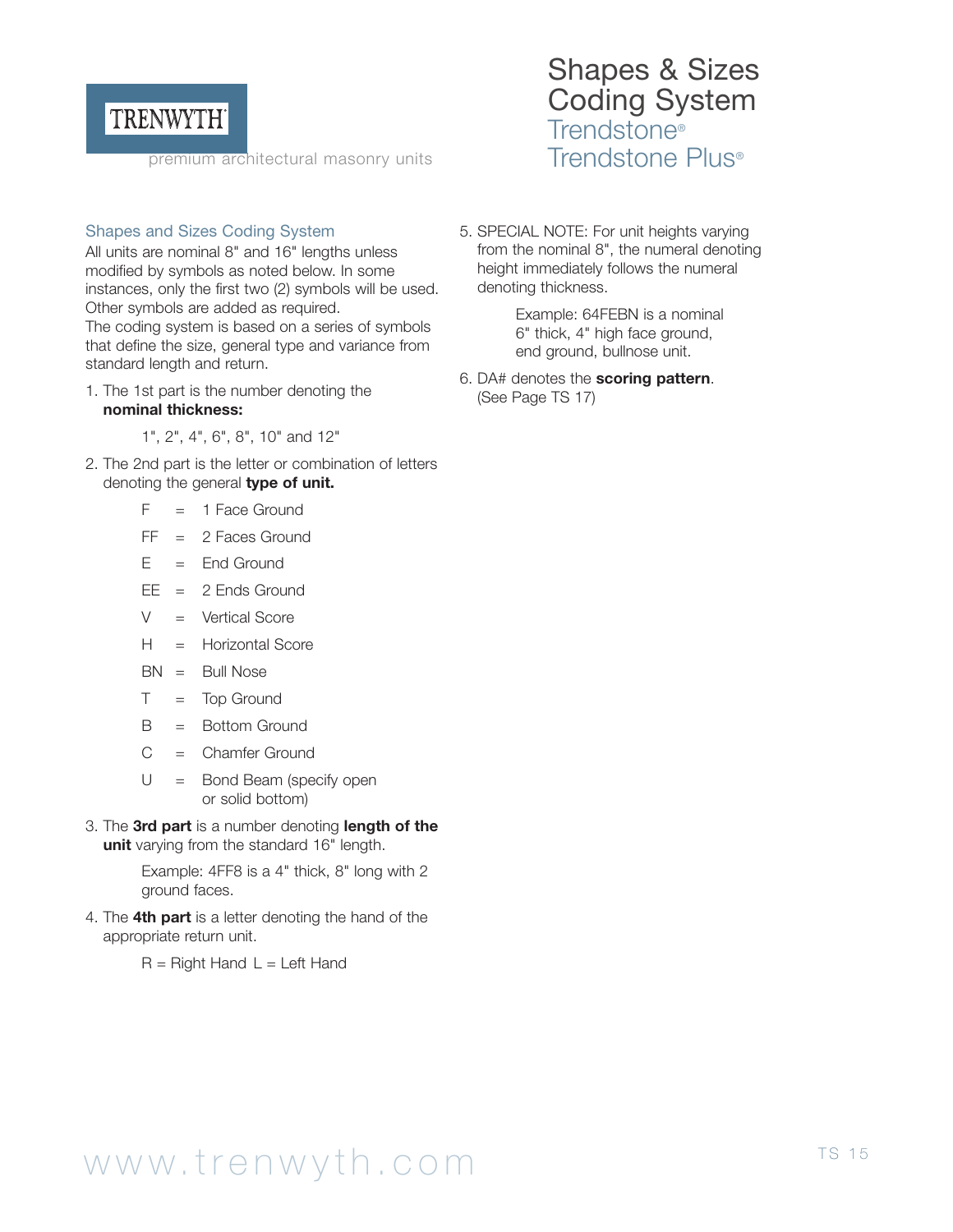

### Shapes & Sizes Trendstone® Trendstone Plus®

premium architectural masonry units

Note: Not all sizes are shown in this brochure. Please consult your nearest manufacturing facility.

Metric shapes and sizes are available.



OE1E  $15^{5/s}$ 7 5/8" 7 5/8" DCBB OE2E .<br>15 5/<sub>8</sub> 7 5/8" 7 5/8" DCBB OE1E  $15.5/a$ 7 5/8" 7 5/8"

Also available in 4, 6, 10 & 12" thickness.

Chamfered corners minimize chipping and eliminate sharp corners. Not all chamfer designations are shown. Any side can be chamfered.



www.trenwyth.com TS 16

#### Trendstone®/Acousta-Wal® units

Control noise pollution in your Type IV project with Trendstone®/ Acousta-Wal® units.

For more information refer to the Acousta-Wal® section.